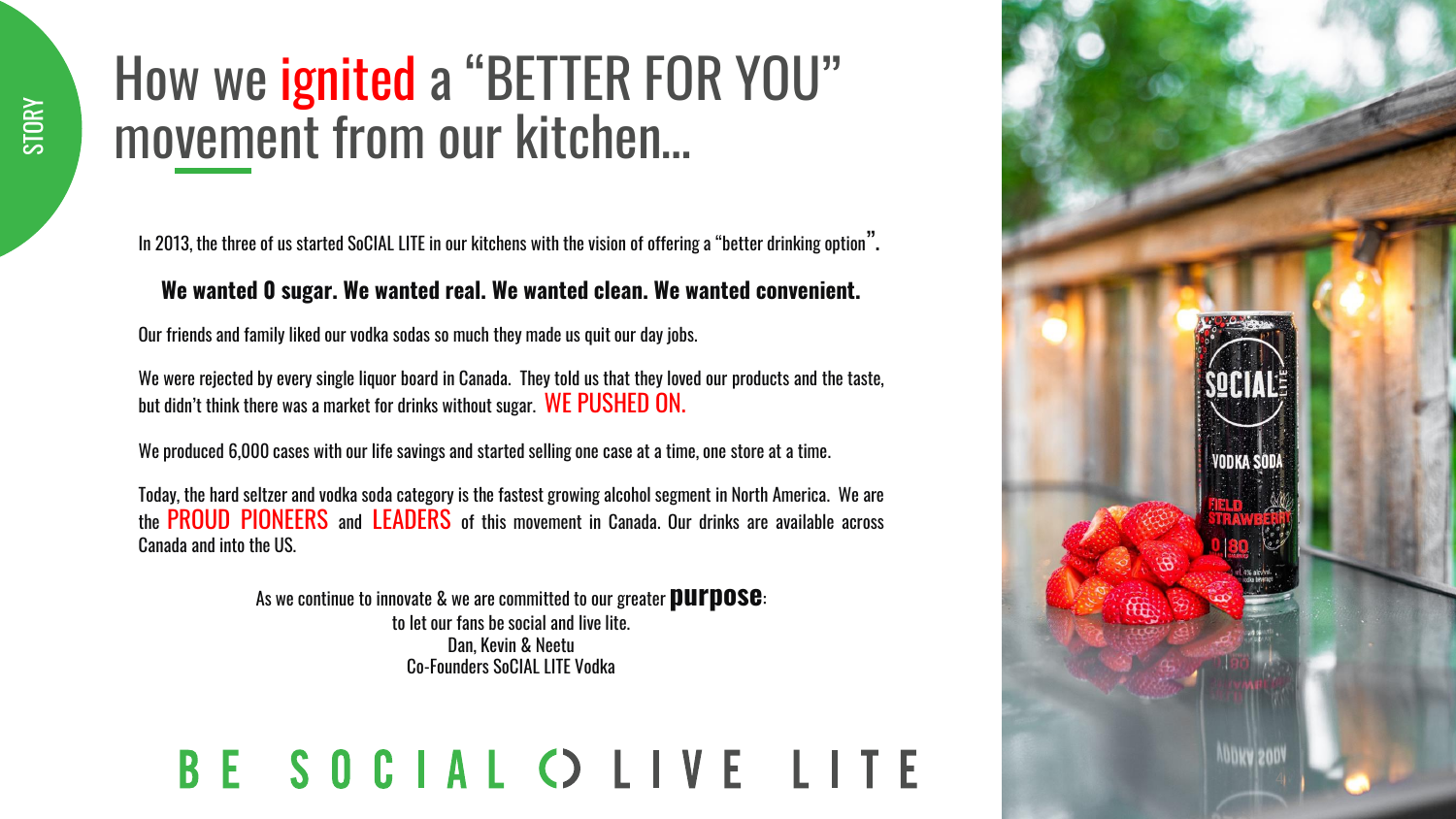# **Field Strawberry Vodka Soda**

Just one sip of SoCIAL LITE Field Strawberry will have you daydreaming of gallivanting through a fresh Strawberry patch.

- •**Drink:** A Sparkling vodka soda with 100% natural Strawberry flavour. •**Flavour:** Field Strawberry.
- •**ABV/Calories/Sugar/Carbs:** 4%**,** 80 calories, 0 sugar, 0 carb

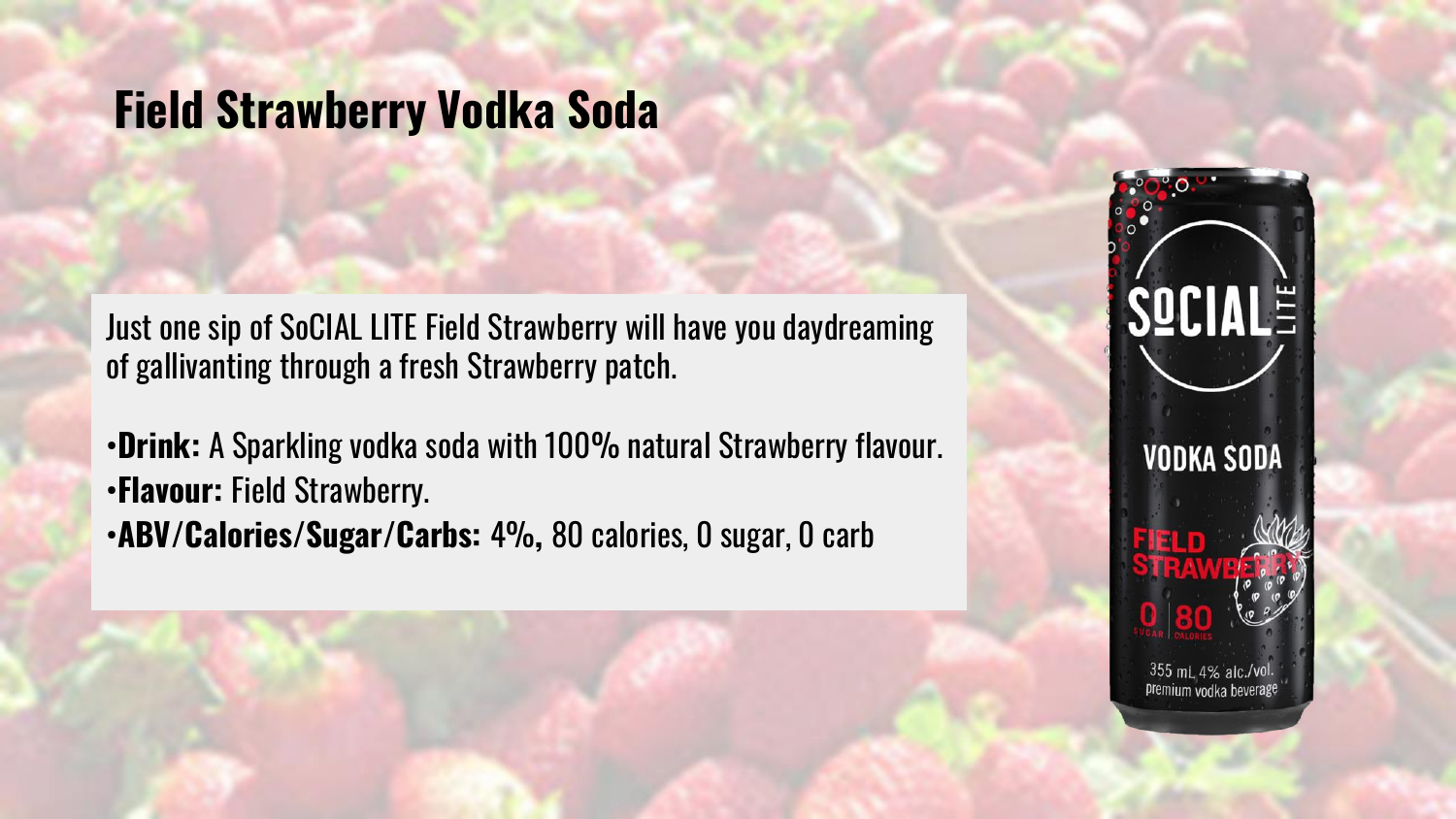### **Pineapple Mango Vodka Soda**

With a bright nose of pineapple and a delicious mango finish, this fruity cocktail is sure to send your senses on vacation to the Caribbean.

- •**Drink:** A Sparkling vodka soda with 100% natural pineapple and mango flavour + splash of pineapple juice concentrate. •**Flavour:** Pineapple Mango.
- •**ABV/Calories/Sugar/Carbs:** 4%**,** 80 calories, 0 sugar, 1 carb

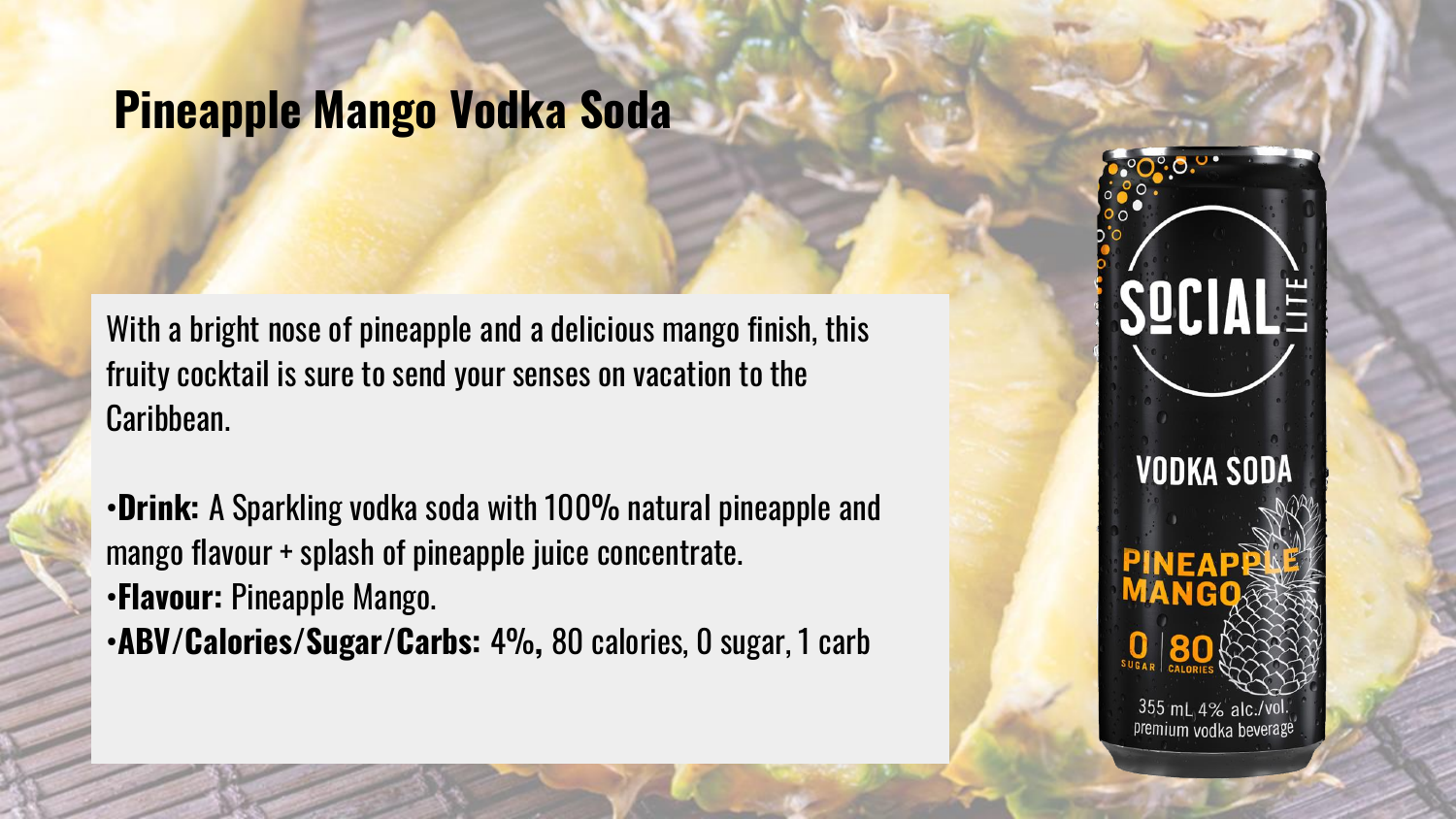### **Grapefruit Pomelo Vodka Soda**

A sweet grapefruit aroma on the nose, with a light bubbly mouthfeel and smooth finish.

- •**Drink:** A Sparkling vodka soda with 100% natural grapefruit flavour. •**Flavour:** Grapefruit Pomelo.
- •**ABV/Calories/Sugar/Carbs:** 4%**,** 80 calories, 0 sugar, 0 carb

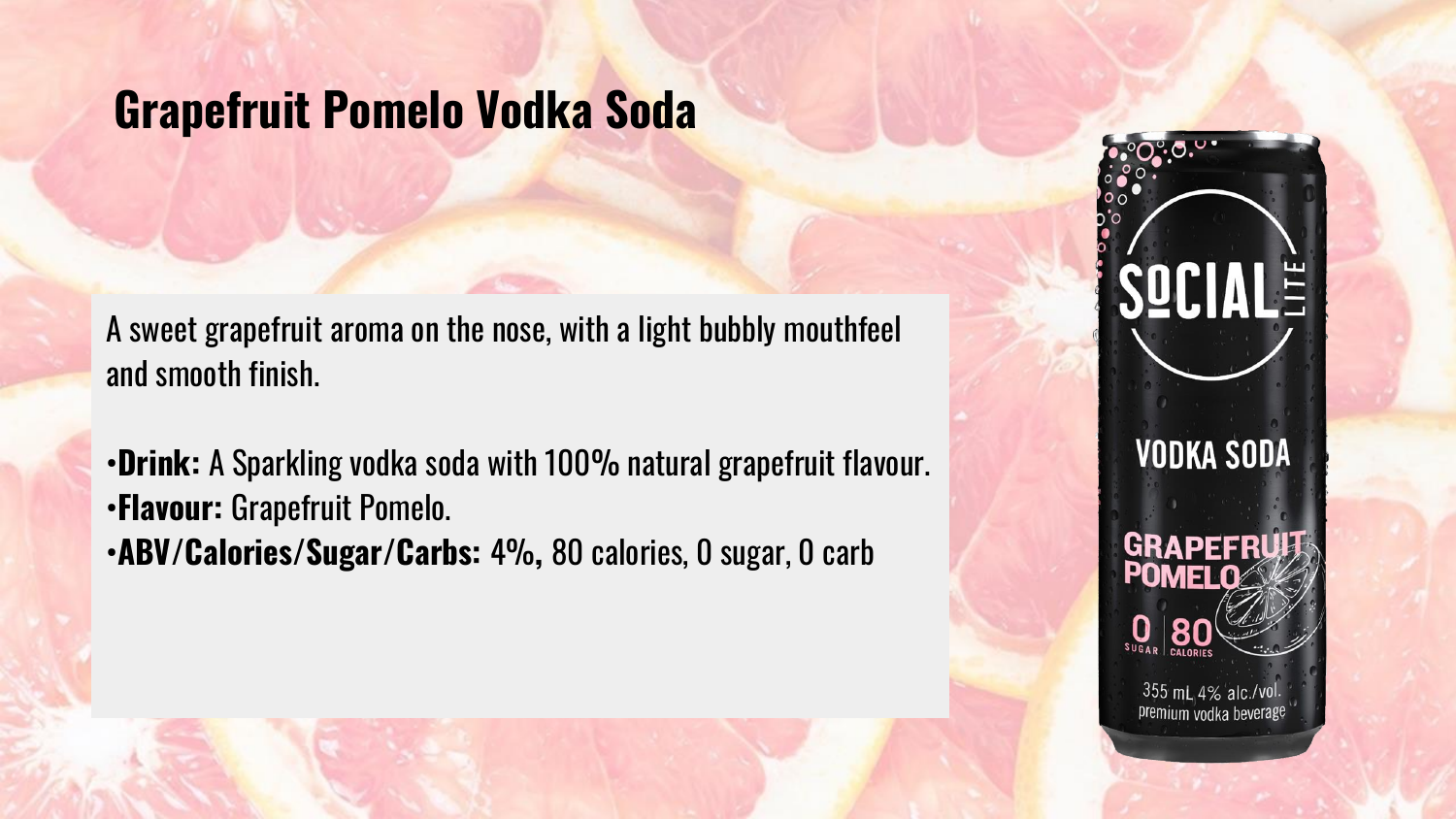### **Blood Orange Vodka Soda**

Known for it's juicy & sweet profile, blood orange provides consumers tropical flavour exploration, with the familiarity of citrus they love.

•**Drink:** A Sparkling vodka soda with 100% natural blood orange flavour.

•**Flavour:** Blood Orange.

•**ABV/Calories/Sugar/Carbs:** 4%**,** 80 calories, 0 sugar, 0 carb

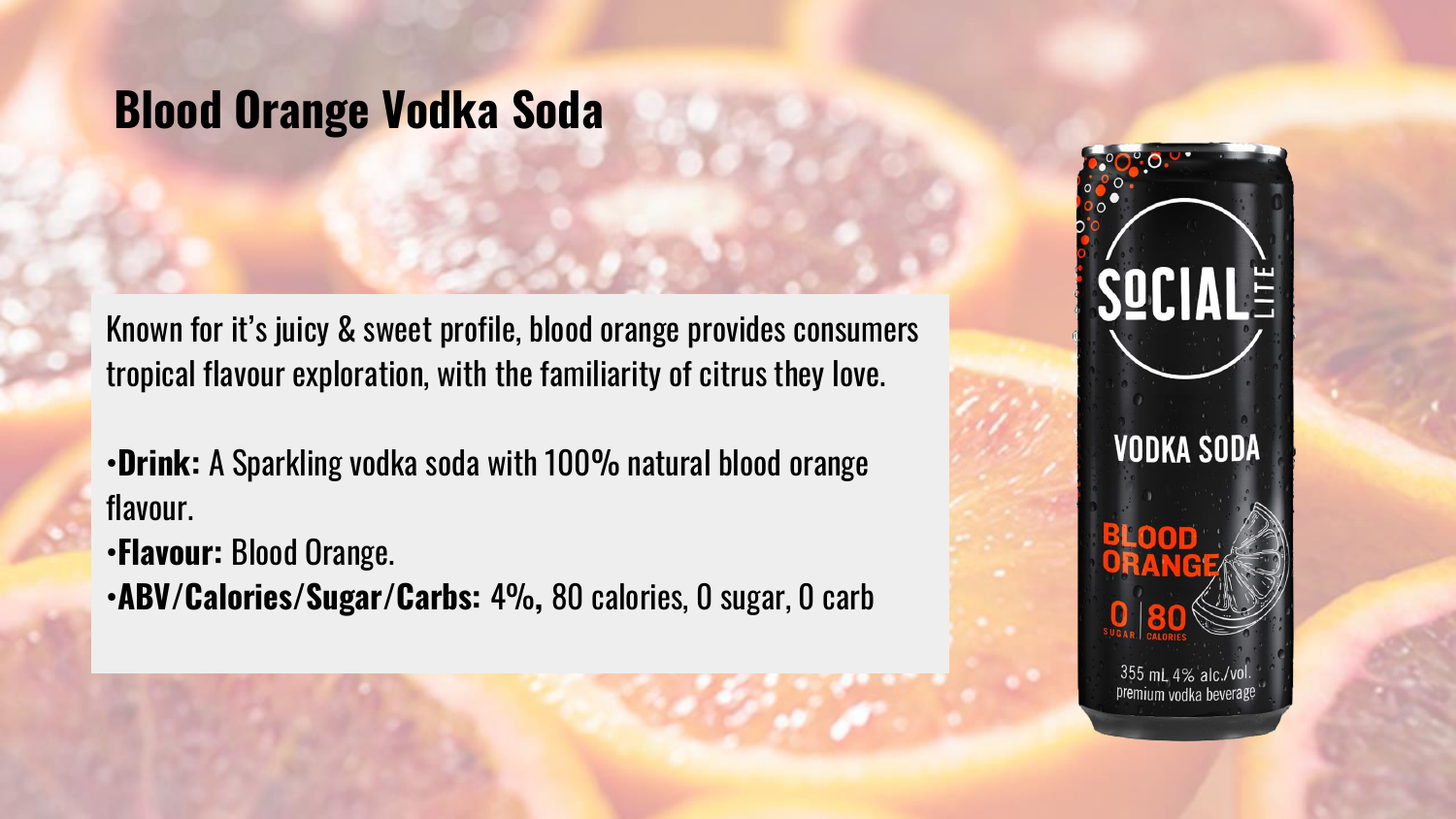## KEY MESSAGING

### **SoCIAL LITE Vodka (Company)**

- Small, Canadian company from Ontario
- Started in 2014 in Ontario by 3 friends (Kevin, Neetu and Dan) in their kitchen!
	- If people ask for more information, you can say Toronto or Whitby
- The product has always been made in Ontario and still continues to be

### **SoCIAL LITE Vodka (Products)**

- All products are unsweetened, 100% naturally flavoured and contain no sugar or sweetener
	- $\circ$  Important note: Do not say these are naturally sweetened. This brings people to think it's sweetened with Stevia or other natural sugars, which we do not use.
- They are gluten free and keto friendly
- Vodka Soda's are 80 calories
- All ingredients and nutritional information can be found on the back
	- $\circ$  A huge part of our brand is that we are fully transparent with what we put in our drinks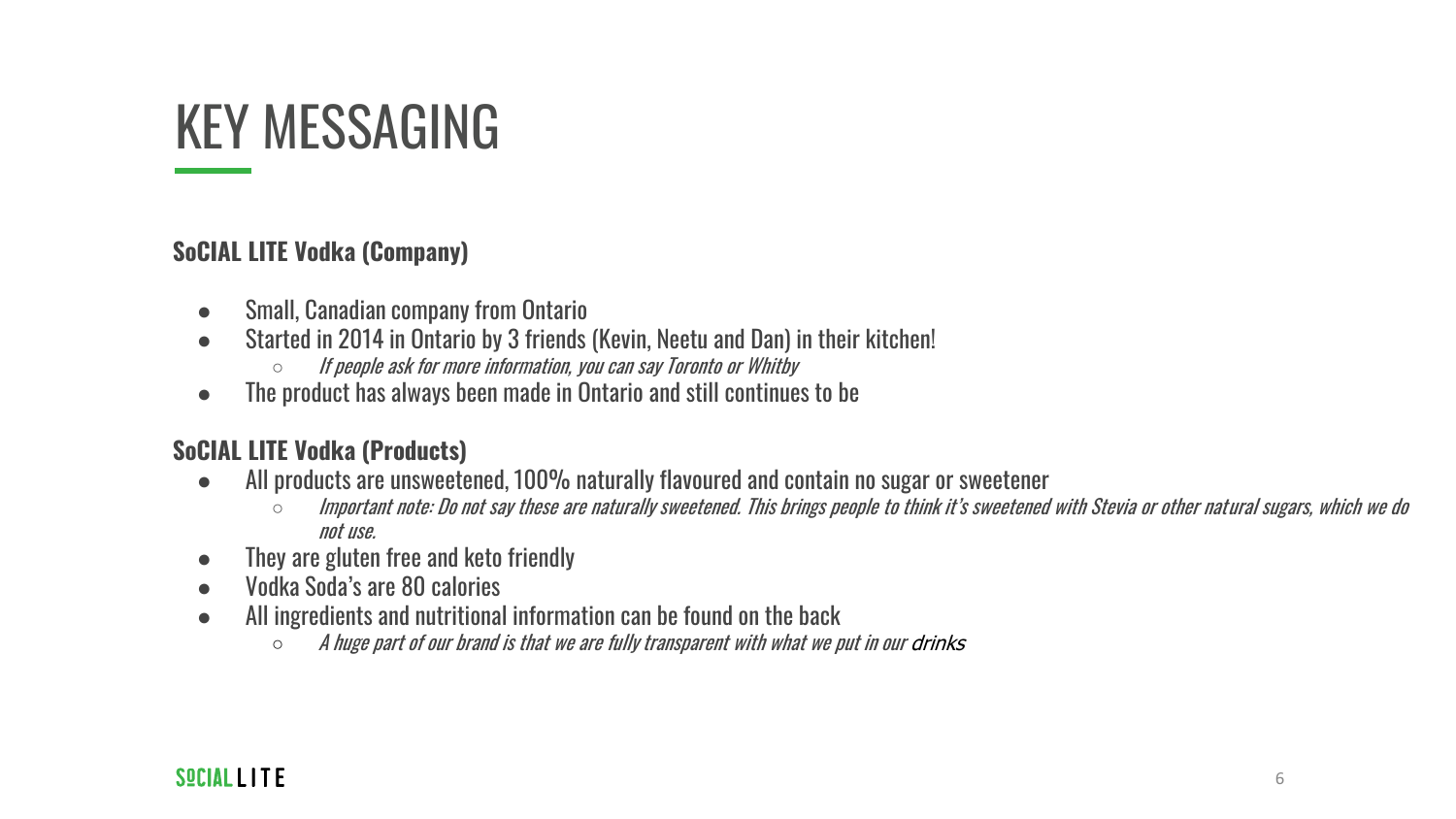## THE PITCH

Say **hello and opening line** to every customer! Don't wait for them to come to you , call them over! Try, "Hello, …

- Have you heard of SoCIAL LITE? "
	- $\circ$  If they say, YES: "We have new flavours, would you like to try?"
	- $\circ$  If they say, NO: "Okay, no problem, can I tell you a bit about it?"

### **Set it up before they taste** it:

- It's the only drink with without sugar or sweetener, it's like a naughty (or flavoured) Perrier. **Not sweet,** really refreshing!
- Made with REAL vodka
- Ask them what flavour they want to try

As they taste deliver **more key facts** to impress:

● It's an unsweetened vodka soda made with natural flavours. It is the only product with no sugar or sweetener, has only 80 calories (100 if you are serving tea), and is also gluten-free. You can also direct them to look at Nutrition facts and ingredients themselves

#### **Use Your Personal Story & Connection to the brand! You're all on board because you love SoCIAL LITE so tell people why it's one of your favourites!**

○ **Always be friendly and leave people with a positive impression of our team!**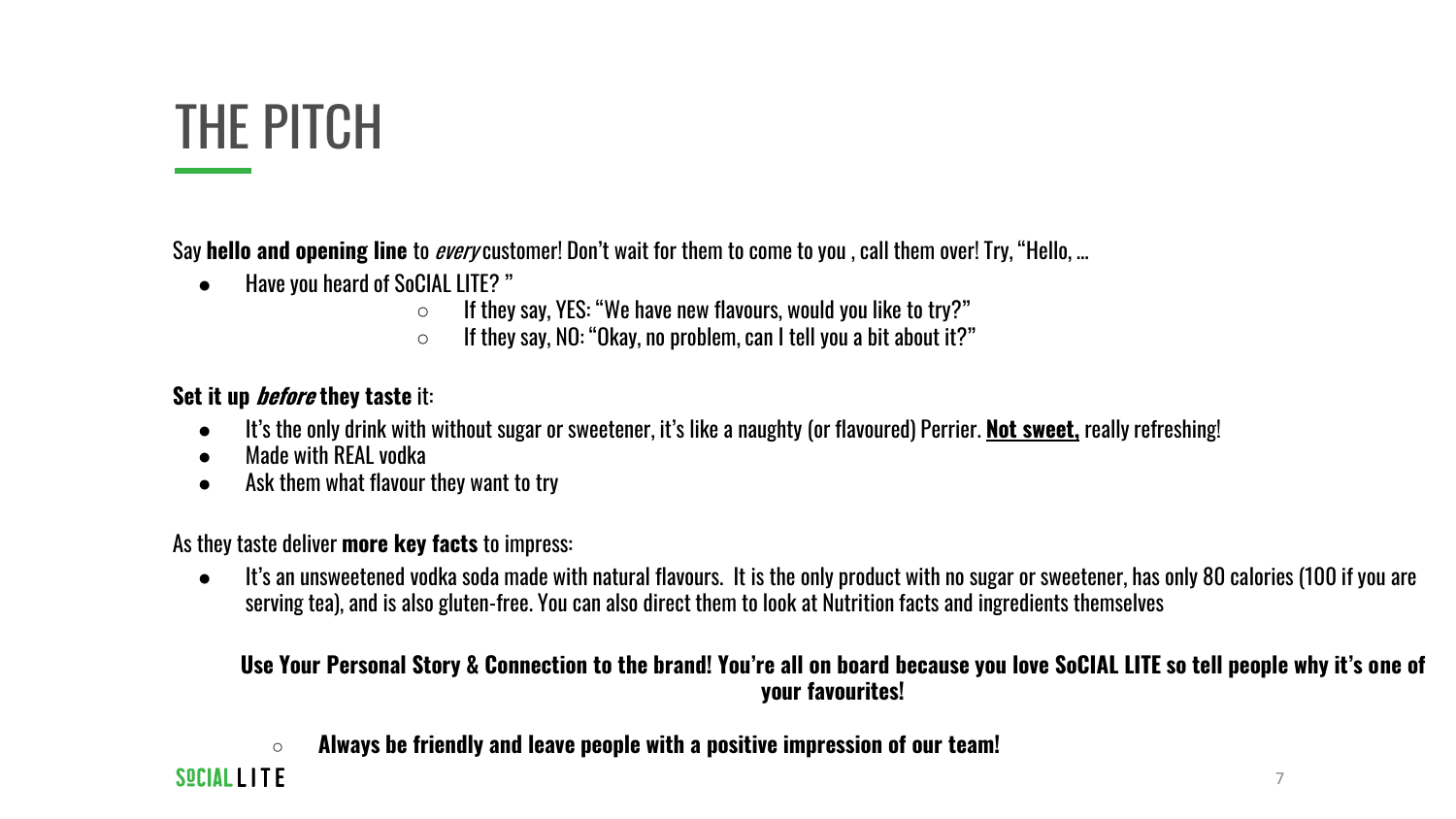## THE PITCH

Say **hello and opening line** to every customer! Don't wait for them to come to you , call them over! Try, "Hello, …

- Have you heard of SoCIAL LITE? "
	- $\circ$  If they say, YES: "We have new flavours, would you like to try?"
	- $\circ$  If they say, NO: "Okay, no problem, can I tell you a bit about it?"

### **Set it up before they taste** it:

- It's the only drink with without sugar or sweetener, it's like a naughty (or flavoured) Perrier. **Not sweet,** really refreshing!
- Made with REAL vodka
- Ask them what flavour they want to try

As they taste deliver **more key facts** to impress:

● It's an unsweetened vodka soda made with natural flavours. It is the only product with no sugar or sweetener, has only 80 calories (100 if you are serving tea), and is also gluten-free. And it's local! You can also direct them to look at Nutrition facts and ingredients themselves

#### **Use Your Personal Story & Connection to the brand! You're all on board because you love SoCIAL LITE so tell people why it's one of your favourites!**

○ **Always be friendly and leave people with a positive impression of our team!**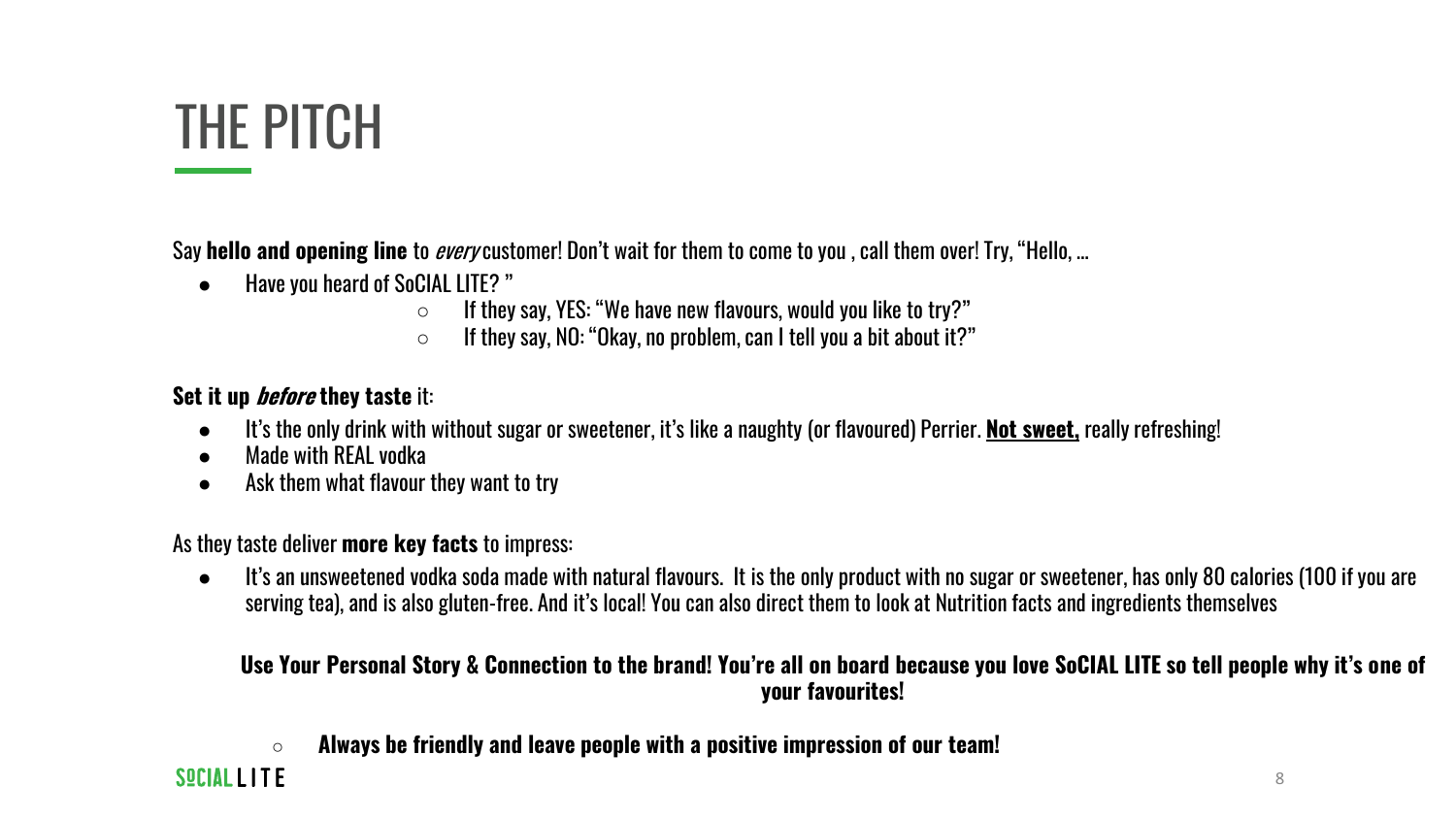## FAQ's

### **Are these gluten free?**

Yes

### **Can I have these if I am on the Keto diet?**

● Yes, all our drinks are Keto friendly

### **Are these like White Claw? Truly?**

- SoCIAL Lite began in 2014 and was the first brand in the Vodka Soda category in Canada. Since then, there has been a lot of competitors but we think we taste the best. I'll let you try for yourself!
- We spend years developing our product flavours, taste and aroma which is why we are so proud of how our product tastes.
- SoCIAL LITE vodka sodas are also made with real vodka

### **How do you flavour these without sugar?**

● We use 100% natural flavours to get the flavour and aroma in the drink. Similar to something like a grapefruit sparkling water that uses natural flavour.

### **Why do some flavours contain juice concentrate?**

● We use this as a natural preservative. The amount is so small which is why there is still no sugar in the final product.